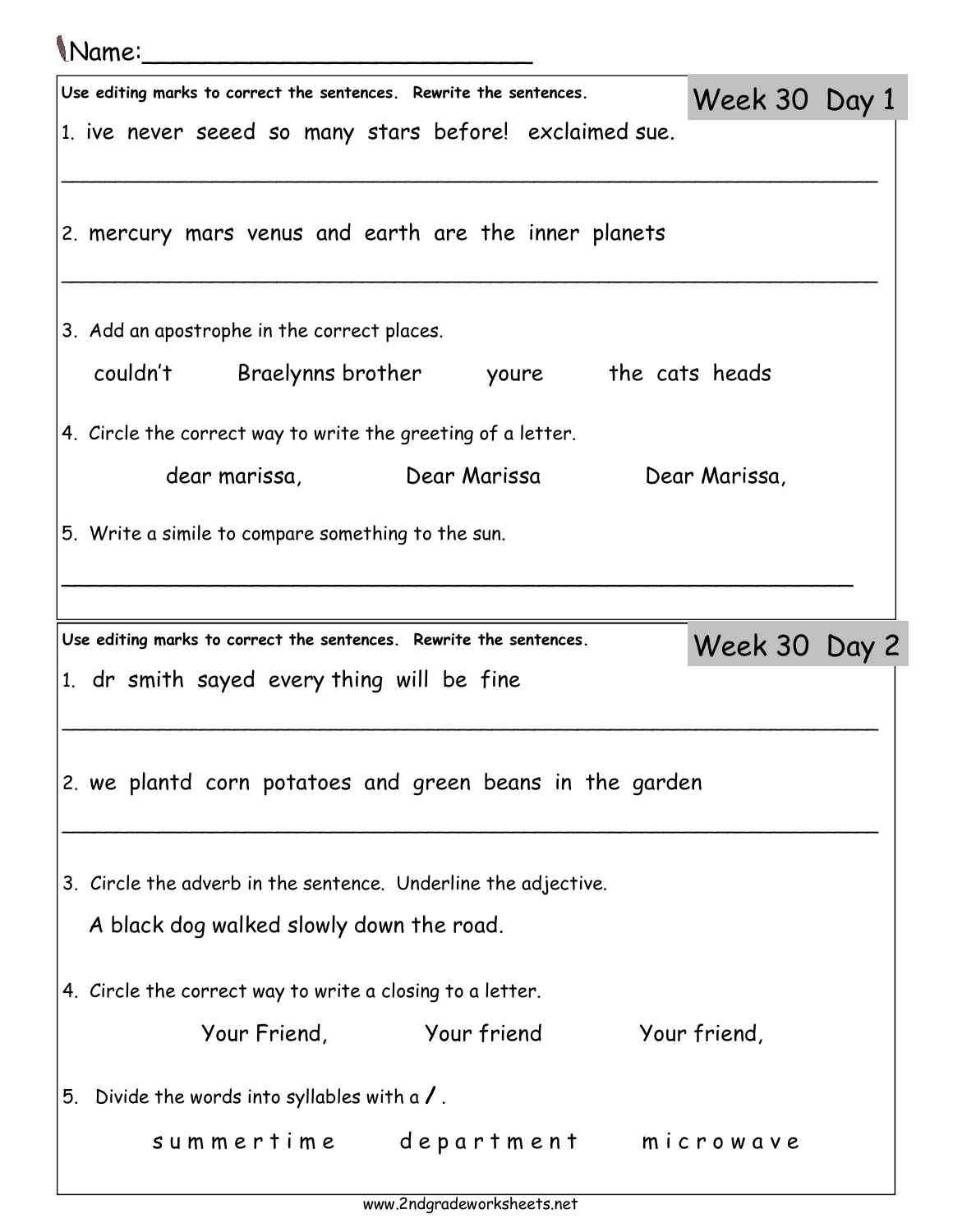## Name:\_\_\_\_\_\_\_\_\_\_\_\_\_\_\_\_\_\_\_\_\_\_\_\_\_

| Use editing marks to correct the sentences. Rewrite the sentences.                        | Week 30 Day 3    |  |
|-------------------------------------------------------------------------------------------|------------------|--|
| 1. please buy sum bread, and milk at the store                                            |                  |  |
|                                                                                           |                  |  |
|                                                                                           |                  |  |
| 2. i hop you feel beter in the after noon                                                 |                  |  |
| 3. Circle the adverb in the sentence. Underline the verb it is describing.                |                  |  |
| The scientist carefully looked at the papers.                                             |                  |  |
|                                                                                           |                  |  |
| 4. Circle the adjective in the sentence. Underline the noun it is describing.             |                  |  |
| We saw several ducks at the pond.                                                         |                  |  |
| 5. Write the abbreviations correctly.                                                     |                  |  |
|                                                                                           | strt ___________ |  |
| September<br>Doctor                                                                       | Street           |  |
|                                                                                           |                  |  |
|                                                                                           |                  |  |
| Use editing marks to correct the sentences. Rewrite the sentences.                        | Week 30 Day 4    |  |
| 1. we pickt up sea shells at the beach in florida                                         |                  |  |
|                                                                                           |                  |  |
|                                                                                           |                  |  |
| 2. You will need blue red and green crayons, sayed the teacher                            |                  |  |
|                                                                                           |                  |  |
| 3. Circle the adverb in the sentence. Underline the verb it is describing.                |                  |  |
| Alyssa and Landon ate quickly at the back table.                                          |                  |  |
|                                                                                           |                  |  |
| 4. Underline the prepositional phrase in the sentence.                                    |                  |  |
| Alyssa and Landon ate quickly at the back table.                                          |                  |  |
| 5. Add <i>s, ed,</i> and <i>ing</i> to the word in ( ). Write the answers below. ( bake ) |                  |  |
|                                                                                           |                  |  |